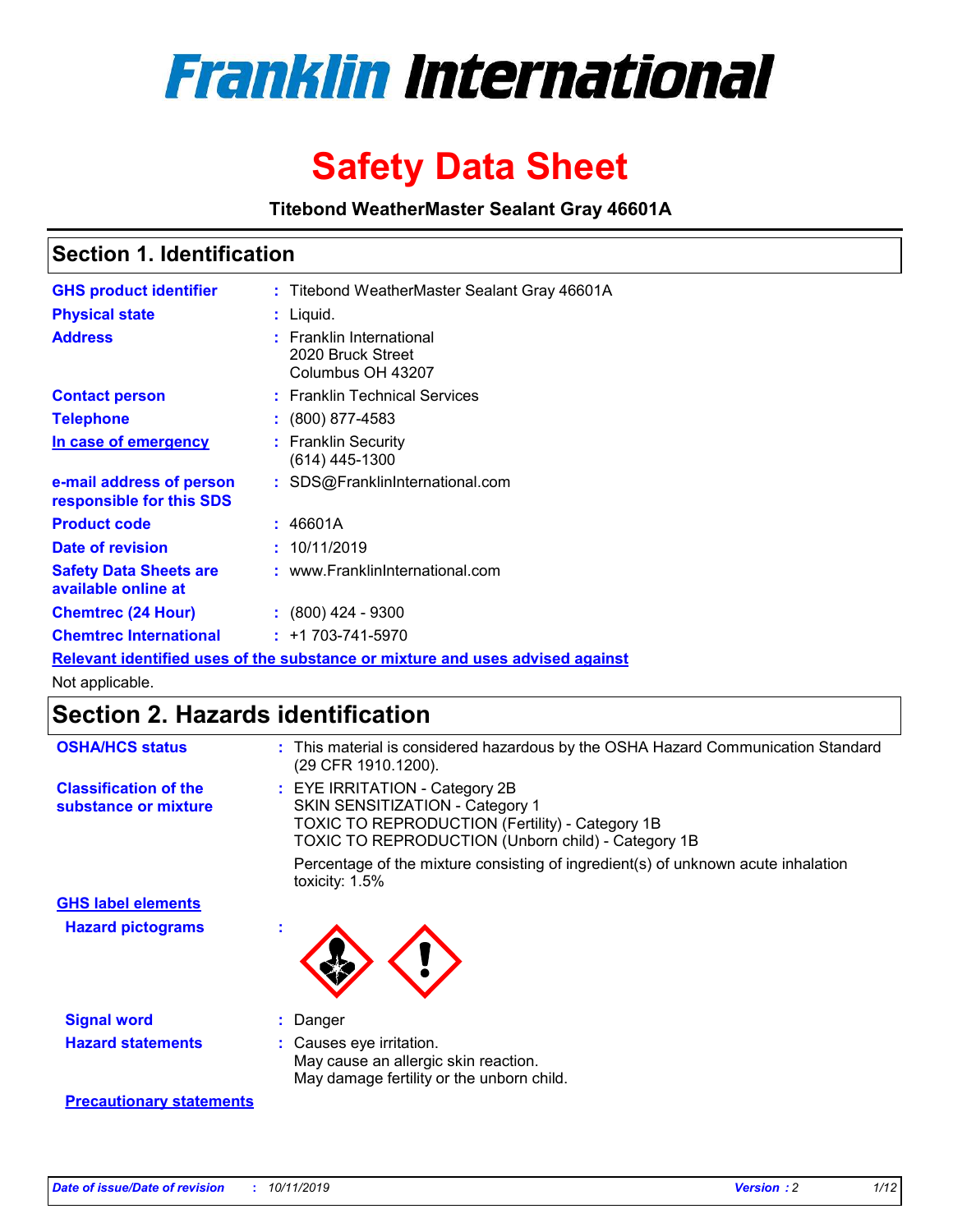### **Section 2. Hazards identification**

| <b>Prevention</b>                          | : Obtain special instructions before use. Do not handle until all safety precautions have<br>been read and understood. Wear protective gloves. Wear eye or face protection.<br>Wear protective clothing. Avoid breathing vapor. Wash hands thoroughly after handling.<br>Contaminated work clothing must not be allowed out of the workplace.                                                        |
|--------------------------------------------|------------------------------------------------------------------------------------------------------------------------------------------------------------------------------------------------------------------------------------------------------------------------------------------------------------------------------------------------------------------------------------------------------|
| <b>Response</b>                            | : IF exposed or concerned: Get medical attention. IF ON SKIN: Wash with plenty of<br>soap and water. Wash contaminated clothing before reuse. If skin irritation or rash<br>occurs: Get medical attention. IF IN EYES: Rinse cautiously with water for several<br>minutes. Remove contact lenses, if present and easy to do. Continue rinsing. If eye<br>irritation persists: Get medical attention. |
| <b>Storage</b>                             | : Store locked up.                                                                                                                                                                                                                                                                                                                                                                                   |
| <b>Disposal</b>                            | : Dispose of contents and container in accordance with all local, regional, national and<br>international regulations.                                                                                                                                                                                                                                                                               |
| <b>Hazards not otherwise</b><br>classified | : Product generates methanol during cure.                                                                                                                                                                                                                                                                                                                                                            |
|                                            |                                                                                                                                                                                                                                                                                                                                                                                                      |

### **Section 3. Composition/information on ingredients**

| <b>Substance/mixture</b><br>: Mixture                |               |                     |
|------------------------------------------------------|---------------|---------------------|
| Ingredient name                                      | $\frac{9}{6}$ | <b>CAS number</b>   |
| 3-aminopropyltriethoxysilane<br>Dibutyltin dilaurate | צ≥<br>≤0.3    | 919-30-2<br>77-58-7 |

Any concentration shown as a range is to protect confidentiality or is due to batch variation.

**There are no additional ingredients present which, within the current knowledge of the supplier and in the concentrations applicable, are classified as hazardous to health or the environment and hence require reporting in this section.**

**Occupational exposure limits, if available, are listed in Section 8.**

### **Section 4. First aid measures**

| <b>Description of necessary first aid measures</b> |                                                                                                                                                                                                                                                                                                                                                                                                                                                                                                                                                                                                                                                                                                                                                                           |  |  |  |
|----------------------------------------------------|---------------------------------------------------------------------------------------------------------------------------------------------------------------------------------------------------------------------------------------------------------------------------------------------------------------------------------------------------------------------------------------------------------------------------------------------------------------------------------------------------------------------------------------------------------------------------------------------------------------------------------------------------------------------------------------------------------------------------------------------------------------------------|--|--|--|
| <b>Eye contact</b>                                 | : Immediately flush eyes with plenty of water, occasionally lifting the upper and lower<br>eyelids. Check for and remove any contact lenses. Continue to rinse for at least 10<br>minutes. If irritation persists, get medical attention.                                                                                                                                                                                                                                                                                                                                                                                                                                                                                                                                 |  |  |  |
| <b>Inhalation</b>                                  | : Remove victim to fresh air and keep at rest in a position comfortable for breathing. If<br>not breathing, if breathing is irregular or if respiratory arrest occurs, provide artificial<br>respiration or oxygen by trained personnel. It may be dangerous to the person providing<br>aid to give mouth-to-mouth resuscitation. Get medical attention. If unconscious, place<br>in recovery position and get medical attention immediately. Maintain an open airway.<br>Loosen tight clothing such as a collar, tie, belt or waistband. In case of inhalation of<br>decomposition products in a fire, symptoms may be delayed. The exposed person may<br>need to be kept under medical surveillance for 48 hours.                                                       |  |  |  |
| <b>Skin contact</b>                                | : Wash with plenty of soap and water. Remove contaminated clothing and shoes. Wash<br>contaminated clothing thoroughly with water before removing it, or wear gloves.<br>Continue to rinse for at least 10 minutes. Get medical attention. In the event of any<br>complaints or symptoms, avoid further exposure. Wash clothing before reuse. Clean<br>shoes thoroughly before reuse.                                                                                                                                                                                                                                                                                                                                                                                     |  |  |  |
| <b>Ingestion</b>                                   | : Wash out mouth with water. Remove dentures if any. Remove victim to fresh air and<br>keep at rest in a position comfortable for breathing. If material has been swallowed and<br>the exposed person is conscious, give small quantities of water to drink. Stop if the<br>exposed person feels sick as vomiting may be dangerous. Do not induce vomiting<br>unless directed to do so by medical personnel. If vomiting occurs, the head should be<br>kept low so that vomit does not enter the lungs. Get medical attention. Never give<br>anything by mouth to an unconscious person. If unconscious, place in recovery position<br>and get medical attention immediately. Maintain an open airway. Loosen tight clothing<br>such as a collar, tie, belt or waistband. |  |  |  |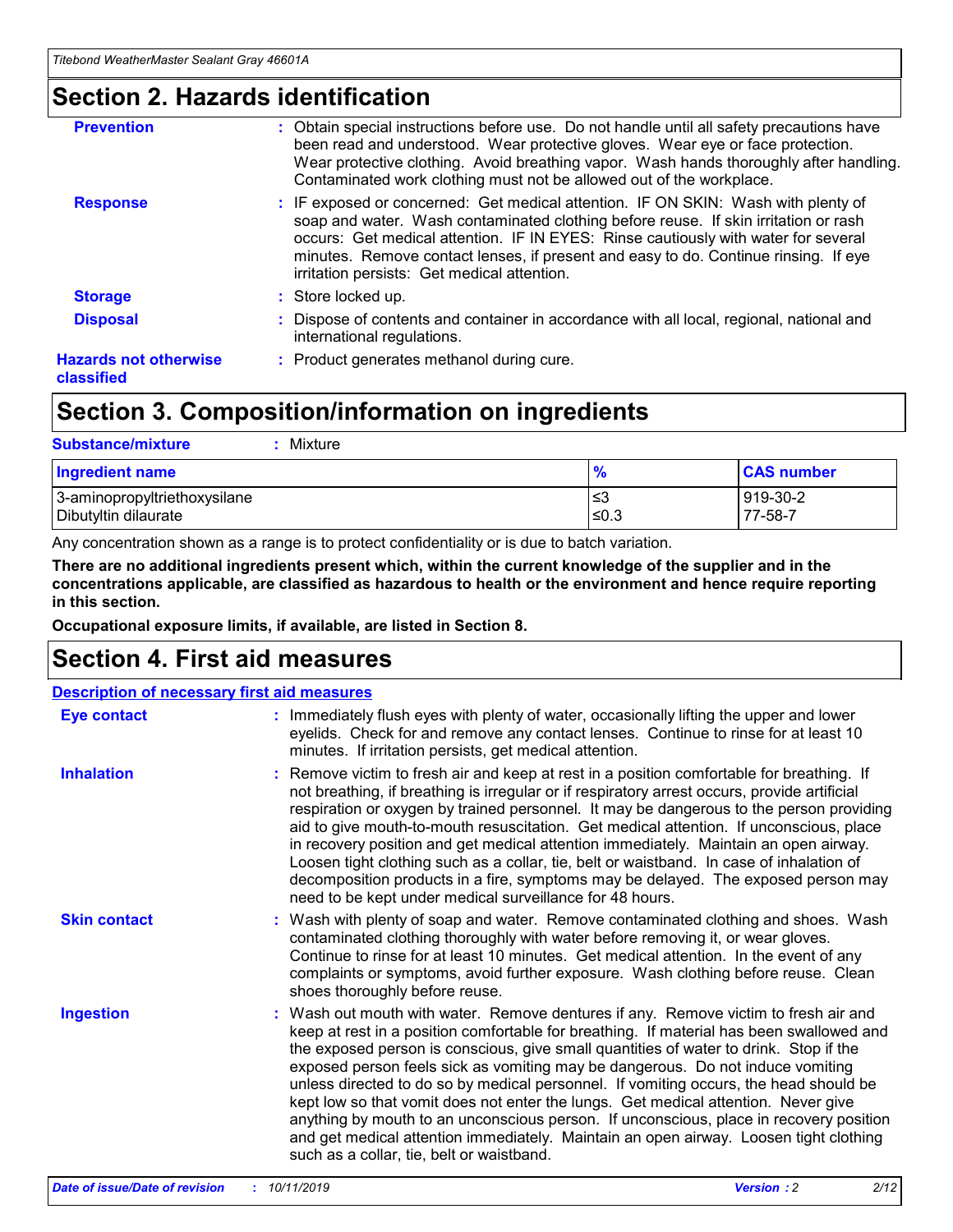## **Section 4. First aid measures**

| Most important symptoms/effects, acute and delayed |                                       |                                                                                                                                                                                                                                                                                                                                                                                                                 |  |  |  |
|----------------------------------------------------|---------------------------------------|-----------------------------------------------------------------------------------------------------------------------------------------------------------------------------------------------------------------------------------------------------------------------------------------------------------------------------------------------------------------------------------------------------------------|--|--|--|
|                                                    | <b>Potential acute health effects</b> |                                                                                                                                                                                                                                                                                                                                                                                                                 |  |  |  |
| <b>Eye contact</b>                                 |                                       | : May cause eye irritation.                                                                                                                                                                                                                                                                                                                                                                                     |  |  |  |
| <b>Inhalation</b>                                  |                                       | : No known significant effects or critical hazards.                                                                                                                                                                                                                                                                                                                                                             |  |  |  |
| <b>Skin contact</b>                                |                                       | : May cause skin irritation.                                                                                                                                                                                                                                                                                                                                                                                    |  |  |  |
| <b>Ingestion</b>                                   |                                       | : No known significant effects or critical hazards.                                                                                                                                                                                                                                                                                                                                                             |  |  |  |
| <b>Over-exposure signs/symptoms</b>                |                                       |                                                                                                                                                                                                                                                                                                                                                                                                                 |  |  |  |
| <b>Eye contact</b>                                 |                                       | : Adverse symptoms may include the following:<br>irritation<br>watering<br>redness                                                                                                                                                                                                                                                                                                                              |  |  |  |
| <b>Inhalation</b>                                  |                                       | : Adverse symptoms may include the following:<br>reduced fetal weight<br>increase in fetal deaths<br>skeletal malformations                                                                                                                                                                                                                                                                                     |  |  |  |
| <b>Skin contact</b>                                |                                       | : Adverse symptoms may include the following:<br>irritation<br>redness<br>reduced fetal weight<br>increase in fetal deaths<br>skeletal malformations                                                                                                                                                                                                                                                            |  |  |  |
| <b>Ingestion</b>                                   |                                       | : Adverse symptoms may include the following:<br>reduced fetal weight<br>increase in fetal deaths<br>skeletal malformations                                                                                                                                                                                                                                                                                     |  |  |  |
|                                                    |                                       | <b>Indication of immediate medical attention and special treatment needed, if necessary</b>                                                                                                                                                                                                                                                                                                                     |  |  |  |
| <b>Notes to physician</b>                          |                                       | : In case of inhalation of decomposition products in a fire, symptoms may be delayed.<br>The exposed person may need to be kept under medical surveillance for 48 hours.                                                                                                                                                                                                                                        |  |  |  |
| <b>Specific treatments</b>                         |                                       | : No specific treatment.                                                                                                                                                                                                                                                                                                                                                                                        |  |  |  |
| <b>Protection of first-aiders</b>                  |                                       | : No action shall be taken involving any personal risk or without suitable training. If it is<br>suspected that fumes are still present, the rescuer should wear an appropriate mask or<br>self-contained breathing apparatus. It may be dangerous to the person providing aid to<br>give mouth-to-mouth resuscitation. Wash contaminated clothing thoroughly with water<br>before removing it, or wear gloves. |  |  |  |

**See toxicological information (Section 11)**

### **Section 5. Fire-fighting measures**

| <b>Extinguishing media</b>                             |                                                                                                                                                                                                     |
|--------------------------------------------------------|-----------------------------------------------------------------------------------------------------------------------------------------------------------------------------------------------------|
| <b>Suitable extinguishing</b><br>media                 | : Use an extinguishing agent suitable for the surrounding fire.                                                                                                                                     |
| <b>Unsuitable extinguishing</b><br>media               | $:$ None known.                                                                                                                                                                                     |
| <b>Specific hazards arising</b><br>from the chemical   | : In a fire or if heated, a pressure increase will occur and the container may burst.                                                                                                               |
| <b>Hazardous thermal</b><br>decomposition products     | : Decomposition products may include the following materials:<br>carbon dioxide<br>carbon monoxide<br>nitrogen oxides<br>metal oxide/oxides                                                         |
| <b>Special protective actions</b><br>for fire-fighters | : Promptly isolate the scene by removing all persons from the vicinity of the incident if<br>there is a fire. No action shall be taken involving any personal risk or without suitable<br>training. |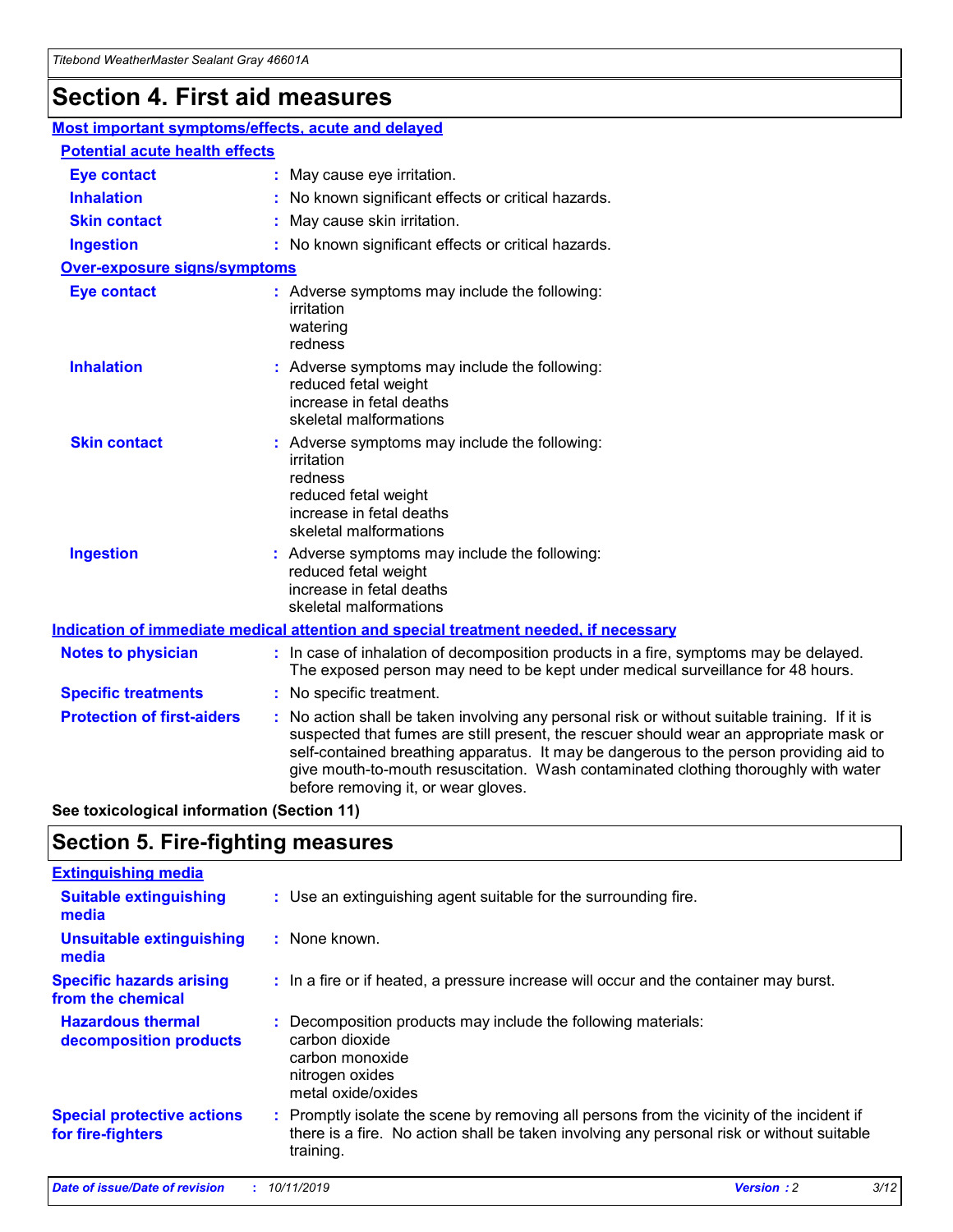### **Section 5. Fire-fighting measures**

**Special protective equipment for fire-fighters** Fire-fighters should wear appropriate protective equipment and self-contained breathing **:** apparatus (SCBA) with a full face-piece operated in positive pressure mode.

### **Section 6. Accidental release measures**

#### **Personal precautions, protective equipment and emergency procedures**

| For non-emergency<br>personnel                               | : No action shall be taken involving any personal risk or without suitable training.<br>Evacuate surrounding areas. Keep unnecessary and unprotected personnel from<br>entering. Do not touch or walk through spilled material. Avoid breathing vapor or mist.<br>Provide adequate ventilation. Wear appropriate respirator when ventilation is<br>inadequate. Put on appropriate personal protective equipment.                                                                                                                                                                                                                                                                                             |
|--------------------------------------------------------------|--------------------------------------------------------------------------------------------------------------------------------------------------------------------------------------------------------------------------------------------------------------------------------------------------------------------------------------------------------------------------------------------------------------------------------------------------------------------------------------------------------------------------------------------------------------------------------------------------------------------------------------------------------------------------------------------------------------|
|                                                              | For emergency responders : If specialized clothing is required to deal with the spillage, take note of any information in<br>Section 8 on suitable and unsuitable materials. See also the information in "For non-<br>emergency personnel".                                                                                                                                                                                                                                                                                                                                                                                                                                                                  |
| <b>Environmental precautions</b>                             | : Avoid dispersal of spilled material and runoff and contact with soil, waterways, drains<br>and sewers. Inform the relevant authorities if the product has caused environmental<br>pollution (sewers, waterways, soil or air).                                                                                                                                                                                                                                                                                                                                                                                                                                                                              |
| <b>Methods and materials for containment and cleaning up</b> |                                                                                                                                                                                                                                                                                                                                                                                                                                                                                                                                                                                                                                                                                                              |
| <b>Small spill</b>                                           | : Stop leak if without risk. Move containers from spill area. Dilute with water and mop up<br>if water-soluble. Alternatively, or if water-insoluble, absorb with an inert dry material and<br>place in an appropriate waste disposal container. Dispose of via a licensed waste<br>disposal contractor.                                                                                                                                                                                                                                                                                                                                                                                                     |
| <b>Large spill</b>                                           | : Stop leak if without risk. Move containers from spill area. Approach release from<br>upwind. Prevent entry into sewers, water courses, basements or confined areas. Wash<br>spillages into an effluent treatment plant or proceed as follows. Contain and collect<br>spillage with non-combustible, absorbent material e.g. sand, earth, vermiculite or<br>diatomaceous earth and place in container for disposal according to local regulations<br>(see Section 13). Dispose of via a licensed waste disposal contractor. Contaminated<br>absorbent material may pose the same hazard as the spilled product. Note: see<br>Section 1 for emergency contact information and Section 13 for waste disposal. |

### **Section 7. Handling and storage**

| <b>Precautions for safe handling</b>                                             |                                                                                                                                                                                                                                                                                                                                                                                                                                                                                                                                                                                                                                                                                                                                                                                                                                                  |
|----------------------------------------------------------------------------------|--------------------------------------------------------------------------------------------------------------------------------------------------------------------------------------------------------------------------------------------------------------------------------------------------------------------------------------------------------------------------------------------------------------------------------------------------------------------------------------------------------------------------------------------------------------------------------------------------------------------------------------------------------------------------------------------------------------------------------------------------------------------------------------------------------------------------------------------------|
| <b>Protective measures</b>                                                       | : Put on appropriate personal protective equipment (see Section 8). Persons with a<br>history of skin sensitization problems should not be employed in any process in which<br>this product is used. Avoid exposure - obtain special instructions before use. Avoid<br>exposure during pregnancy. Do not handle until all safety precautions have been read<br>and understood. Do not get in eyes or on skin or clothing. Do not ingest. Avoid<br>breathing vapor or mist. If during normal use the material presents a respiratory hazard,<br>use only with adequate ventilation or wear appropriate respirator. Keep in the original<br>container or an approved alternative made from a compatible material, kept tightly<br>closed when not in use. Empty containers retain product residue and can be hazardous.<br>Do not reuse container. |
| <b>Advice on general</b><br>occupational hygiene                                 | : Eating, drinking and smoking should be prohibited in areas where this material is<br>handled, stored and processed. Workers should wash hands and face before eating,<br>drinking and smoking. Remove contaminated clothing and protective equipment before<br>entering eating areas. See also Section 8 for additional information on hygiene<br>measures.                                                                                                                                                                                                                                                                                                                                                                                                                                                                                    |
| <b>Conditions for safe storage,</b><br>including any<br><b>incompatibilities</b> | Store between the following temperatures: 0 to 120°C (32 to 248°F). Store in<br>accordance with local regulations. Store in original container protected from direct<br>sunlight in a dry, cool and well-ventilated area, away from incompatible materials (see<br>Section 10) and food and drink. Store locked up. Keep container tightly closed and<br>sealed until ready for use. Containers that have been opened must be carefully<br>resealed and kept upright to prevent leakage. Do not store in unlabeled containers.<br>Use appropriate containment to avoid environmental contamination. See Section 10 for<br>incompatible materials before handling or use.                                                                                                                                                                         |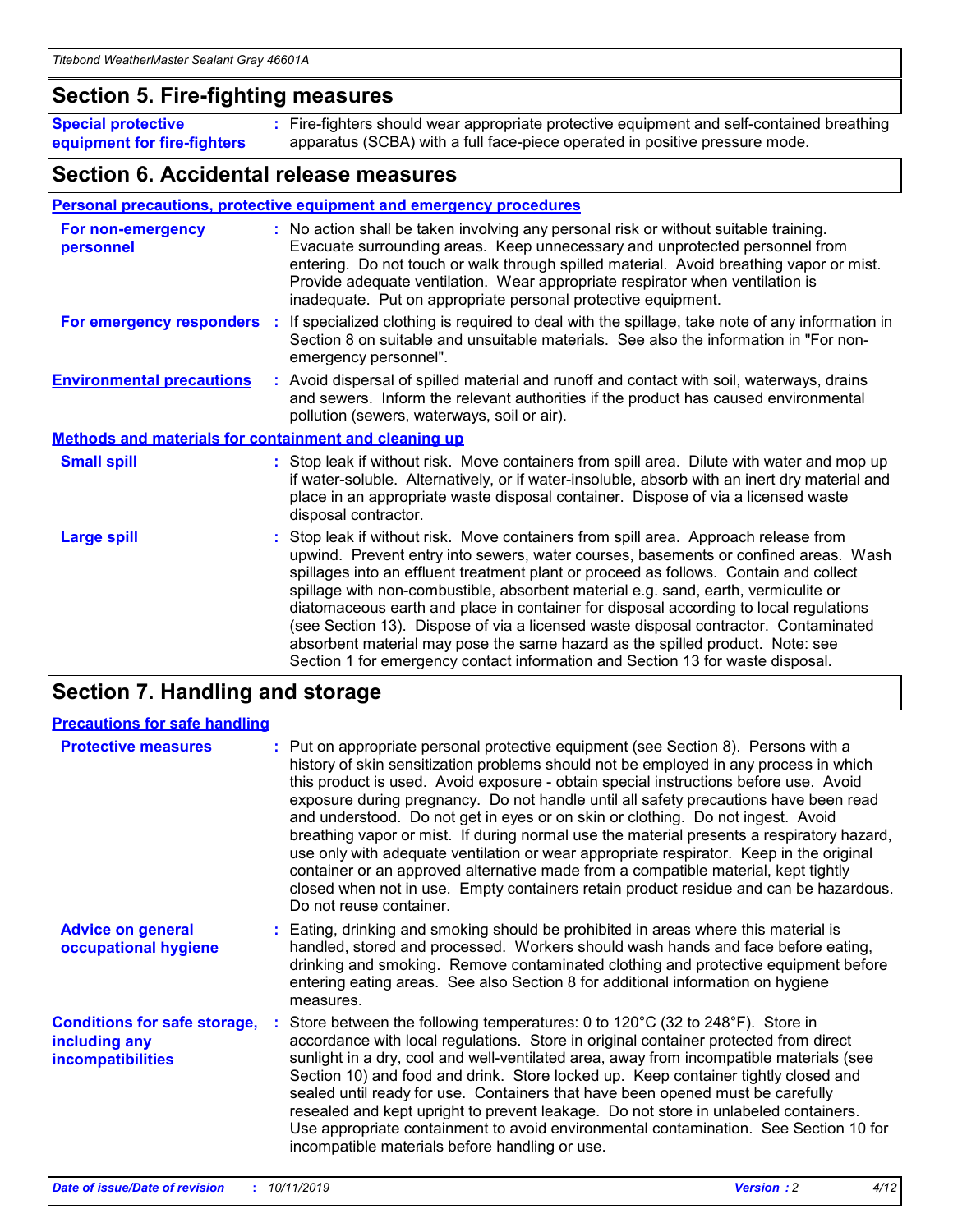## **Section 8. Exposure controls/personal protection**

#### **Control parameters**

#### **Occupational exposure limits**

| <b>Ingredient name</b>                               |    |                        | <b>Exposure limits</b>                                                                                                                                                                                                                                                                                                                                                                                                                                                                                                                                                                                                 |
|------------------------------------------------------|----|------------------------|------------------------------------------------------------------------------------------------------------------------------------------------------------------------------------------------------------------------------------------------------------------------------------------------------------------------------------------------------------------------------------------------------------------------------------------------------------------------------------------------------------------------------------------------------------------------------------------------------------------------|
| 3-aminopropyltriethoxysilane<br>Dibutyltin dilaurate |    |                        | None.<br>ACGIH TLV (United States, 3/2019). Absorbed through skin.<br>Notes: as Sn<br>TWA: $0.1 \text{ mg/m}^3$ , (as Sn) 8 hours.<br>STEL: 0.2 mg/m <sup>3</sup> , (as Sn) 15 minutes.<br>NIOSH REL (United States, 10/2016). Absorbed through skin.<br>Notes: as Sn<br>TWA: 0.1 mg/m <sup>3</sup> , (as Sn) 10 hours.<br>OSHA PEL (United States, 5/2018). Notes: as Sn<br>TWA: $0.1 \text{ mg/m}^3$ , (as Sn) 8 hours.<br>OSHA PEL 1989 (United States, 3/1989). Absorbed through skin.<br>Notes: measured as Sn<br>TWA: 0.1 mg/m <sup>3</sup> , (measured as Sn) 8 hours. Form: Organic                            |
| <b>Appropriate engineering</b><br>controls           |    |                        | : If user operations generate dust, fumes, gas, vapor or mist, use process enclosures,<br>local exhaust ventilation or other engineering controls to keep worker exposure to<br>airborne contaminants below any recommended or statutory limits.                                                                                                                                                                                                                                                                                                                                                                       |
| <b>Environmental exposure</b><br>controls            |    |                        | Emissions from ventilation or work process equipment should be checked to ensure<br>they comply with the requirements of environmental protection legislation. In some<br>cases, fume scrubbers, filters or engineering modifications to the process equipment<br>will be necessary to reduce emissions to acceptable levels.                                                                                                                                                                                                                                                                                          |
| <b>Individual protection measures</b>                |    |                        |                                                                                                                                                                                                                                                                                                                                                                                                                                                                                                                                                                                                                        |
| <b>Hygiene measures</b>                              |    |                        | : Wash hands, forearms and face thoroughly after handling chemical products, before<br>eating, smoking and using the lavatory and at the end of the working period.<br>Appropriate techniques should be used to remove potentially contaminated clothing.<br>Contaminated work clothing should not be allowed out of the workplace. Wash<br>contaminated clothing before reusing. Ensure that eyewash stations and safety<br>showers are close to the workstation location.                                                                                                                                            |
| <b>Eye/face protection</b>                           |    |                        | : Safety eyewear complying with an approved standard should be used when a risk<br>assessment indicates this is necessary to avoid exposure to liquid splashes, mists,<br>gases or dusts. If contact is possible, the following protection should be worn, unless<br>the assessment indicates a higher degree of protection: chemical splash goggles.                                                                                                                                                                                                                                                                  |
| <b>Skin protection</b>                               |    |                        |                                                                                                                                                                                                                                                                                                                                                                                                                                                                                                                                                                                                                        |
| <b>Hand protection</b>                               |    |                        | : Chemical-resistant, impervious gloves complying with an approved standard should be<br>worn at all times when handling chemical products if a risk assessment indicates this is<br>necessary. Considering the parameters specified by the glove manufacturer, check<br>during use that the gloves are still retaining their protective properties. It should be<br>noted that the time to breakthrough for any glove material may be different for different<br>glove manufacturers. In the case of mixtures, consisting of several substances, the<br>protection time of the gloves cannot be accurately estimated. |
| <b>Body protection</b>                               |    | handling this product. | Personal protective equipment for the body should be selected based on the task being<br>performed and the risks involved and should be approved by a specialist before                                                                                                                                                                                                                                                                                                                                                                                                                                                |
| <b>Other skin protection</b>                         |    |                        | : Appropriate footwear and any additional skin protection measures should be selected<br>based on the task being performed and the risks involved and should be approved by a<br>specialist before handling this product.                                                                                                                                                                                                                                                                                                                                                                                              |
| <b>Respiratory protection</b>                        | ÷. | aspects of use.        | Based on the hazard and potential for exposure, select a respirator that meets the<br>appropriate standard or certification. Respirators must be used according to a<br>respiratory protection program to ensure proper fitting, training, and other important                                                                                                                                                                                                                                                                                                                                                         |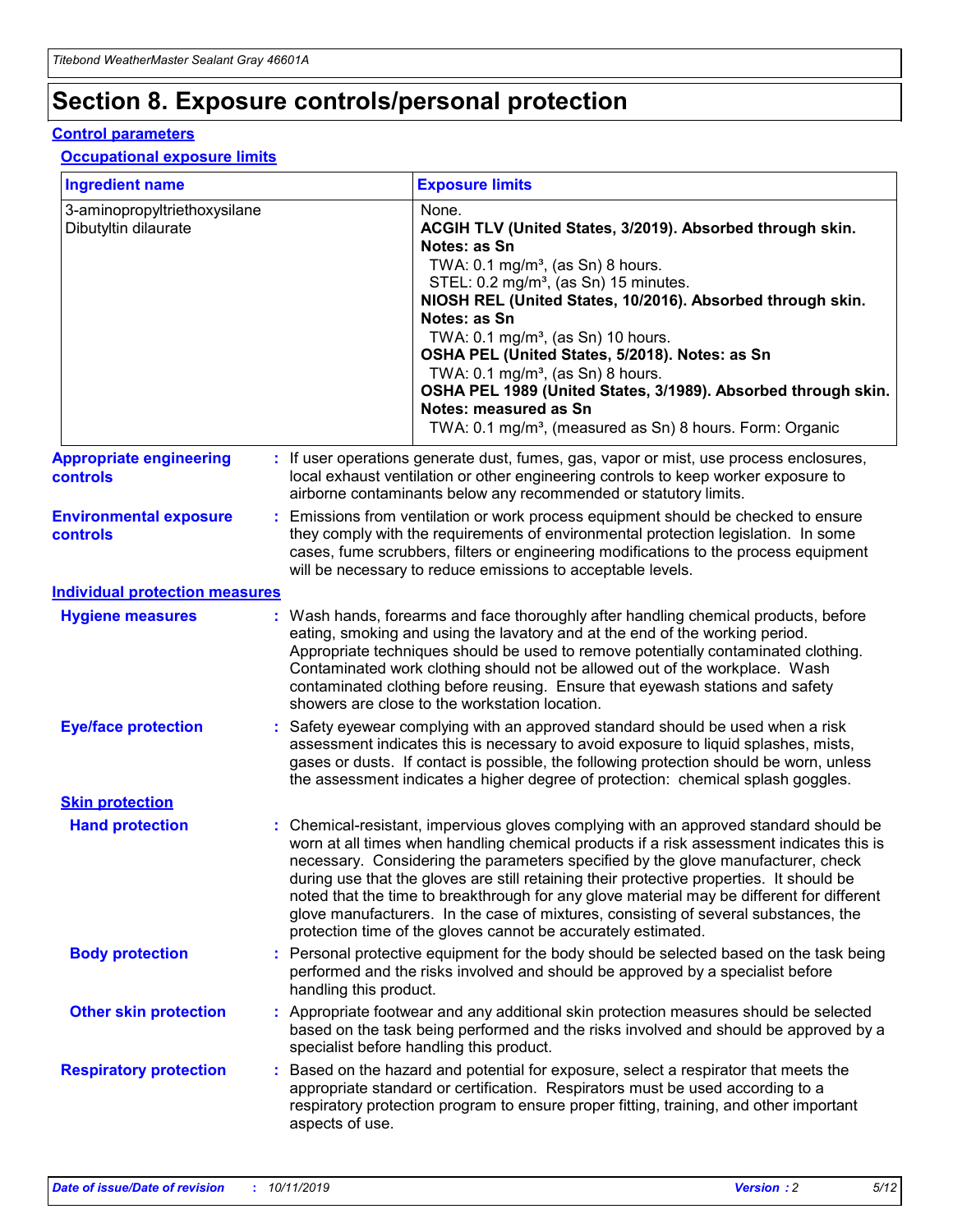### **Section 9. Physical and chemical properties**

#### **Appearance**

| <b>Physical state</b>                             | : Liquid. [Paste.]                                                |
|---------------------------------------------------|-------------------------------------------------------------------|
| Color                                             | Gray.                                                             |
| Odor                                              | None [Slight]                                                     |
| <b>Odor threshold</b>                             | : Not available.                                                  |
| рH                                                | : Not applicable.                                                 |
| <b>Melting point</b>                              | : Not available.                                                  |
| <b>Boiling point</b>                              | : $>100^{\circ}$ C ( $>212^{\circ}$ F)                            |
| <b>Flash point</b>                                | : Closed cup: $>200^{\circ}$ C ( $>392^{\circ}$ F) [Setaflash.]   |
| <b>Evaporation rate</b>                           | $:$ <1 (butyl acetate = 1)                                        |
| <b>Flammability (solid, gas)</b>                  | : Not available.                                                  |
| Lower and upper explosive<br>(flammable) limits   | : Not available.                                                  |
| <b>VOC (less water, less</b><br>exempt solvents)  | $: 0$ g/l                                                         |
| <b>Volatility</b>                                 | $: 0\%$ (w/w)                                                     |
| <b>Vapor density</b>                              | : Not available.                                                  |
| <b>Relative density</b>                           | : 1.4329                                                          |
| <b>Solubility</b>                                 | : Insoluble in the following materials: cold water and hot water. |
| <b>Solubility in water</b>                        | : Not available.                                                  |
| <b>Partition coefficient: n-</b><br>octanol/water | : Not available.                                                  |
| <b>Auto-ignition temperature</b>                  | $:$ Not available.                                                |
| <b>Decomposition temperature</b>                  | : Not available.                                                  |
| <b>Viscosity</b>                                  | : Not available.                                                  |

### **Section 10. Stability and reactivity**

| <b>Reactivity</b>                            |    | : No specific test data related to reactivity available for this product or its ingredients.            |
|----------------------------------------------|----|---------------------------------------------------------------------------------------------------------|
| <b>Chemical stability</b>                    |    | : The product is stable.                                                                                |
| <b>Possibility of hazardous</b><br>reactions |    | : Under normal conditions of storage and use, hazardous reactions will not occur.                       |
| <b>Conditions to avoid</b>                   |    | : No specific data.                                                                                     |
| <b>Incompatible materials</b>                | ٠. | No specific data.                                                                                       |
| <b>Hazardous decomposition</b><br>products   | ÷. | Under normal conditions of storage and use, hazardous decomposition products should<br>not be produced. |

### **Section 11. Toxicological information**

#### **Information on toxicological effects**

#### **Acute toxicity**

| <b>Product/ingredient name</b> | <b>Result</b> | <b>Species</b> | <b>Dose</b>         | <b>Exposure</b> |
|--------------------------------|---------------|----------------|---------------------|-----------------|
| 3-aminopropyltriethoxysilane   | LD50 Dermal   | Rabbit         | $4.29$ g/kg         |                 |
|                                | ILD50 Oral    | Rat            | 1.57 g/kg           |                 |
| Dibutyltin dilaurate           | LD50 Oral     | Rat            | $175 \text{ mg/kg}$ |                 |

**Irritation/Corrosion**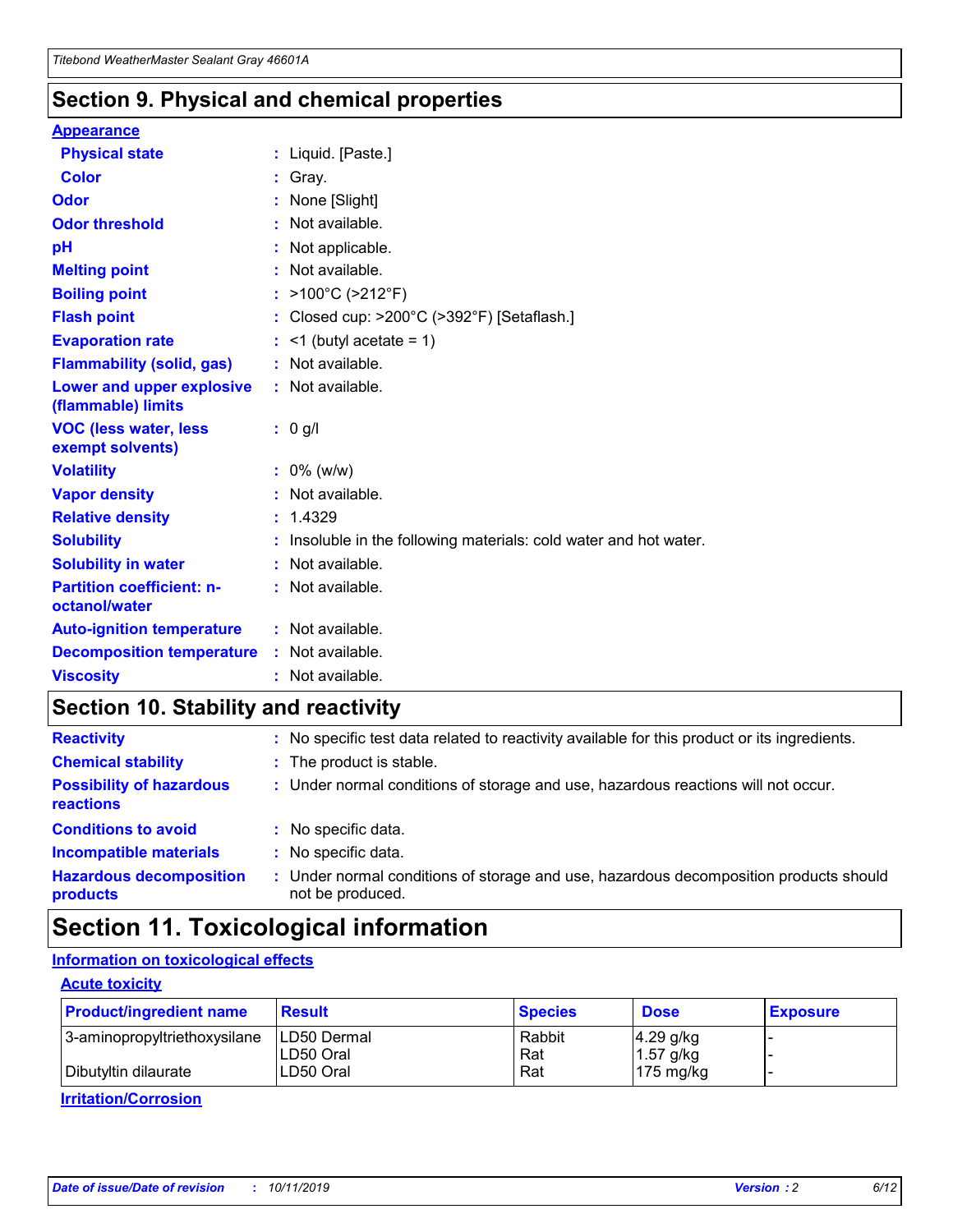## **Section 11. Toxicological information**

| <b>Product/ingredient name</b> | <b>Result</b>            | <b>Species</b> | <b>Score</b> | <b>Exposure</b>           | <b>Observation</b> |
|--------------------------------|--------------------------|----------------|--------------|---------------------------|--------------------|
| 3-aminopropyltriethoxysilane   | Eyes - Mild irritant     | Rabbit         |              | $100$ mg                  |                    |
|                                | Eyes - Severe irritant   | Rabbit         |              | 24 hours 750              |                    |
|                                |                          |                |              | ug                        |                    |
|                                | Skin - Severe irritant   | Rabbit         |              | 24 hours 5                | -                  |
| Dibutyltin dilaurate           | Eyes - Moderate irritant | Rabbit         |              | mq<br><b>24 hours 100</b> |                    |
|                                |                          |                |              | mg                        |                    |
|                                | Skin - Severe irritant   | Rabbit         |              | 500 mg                    |                    |

#### **Sensitization**

Not available.

#### **Mutagenicity**

Not available.

#### **Carcinogenicity**

Not available.

#### **Reproductive toxicity**

Not available.

#### **Teratogenicity**

Not available.

#### **Specific target organ toxicity (single exposure)**

Not available.

#### **Specific target organ toxicity (repeated exposure)**

| <b>Name</b>                                                                  |                                                                                                                             | <b>Category</b> | <b>Route of</b><br>exposure  | <b>Target organs</b> |
|------------------------------------------------------------------------------|-----------------------------------------------------------------------------------------------------------------------------|-----------------|------------------------------|----------------------|
| Dibutyltin dilaurate                                                         |                                                                                                                             | Category 1      | $\qquad \qquad \blacksquare$ | respiratory system   |
| <b>Aspiration hazard</b><br>Not available.                                   |                                                                                                                             |                 |                              |                      |
| <b>Information on the likely</b><br>routes of exposure                       | : Not available.                                                                                                            |                 |                              |                      |
| <b>Potential acute health effects</b>                                        |                                                                                                                             |                 |                              |                      |
| <b>Eye contact</b>                                                           | : May cause eye irritation.                                                                                                 |                 |                              |                      |
| <b>Inhalation</b>                                                            | : No known significant effects or critical hazards.                                                                         |                 |                              |                      |
| <b>Skin contact</b>                                                          | : May cause skin irritation.                                                                                                |                 |                              |                      |
| <b>Ingestion</b>                                                             | : No known significant effects or critical hazards.                                                                         |                 |                              |                      |
| Symptoms related to the physical, chemical and toxicological characteristics |                                                                                                                             |                 |                              |                      |
| <b>Eye contact</b>                                                           | : Adverse symptoms may include the following:<br>irritation<br>watering<br>redness                                          |                 |                              |                      |
| <b>Inhalation</b>                                                            | : Adverse symptoms may include the following:<br>reduced fetal weight<br>increase in fetal deaths<br>skeletal malformations |                 |                              |                      |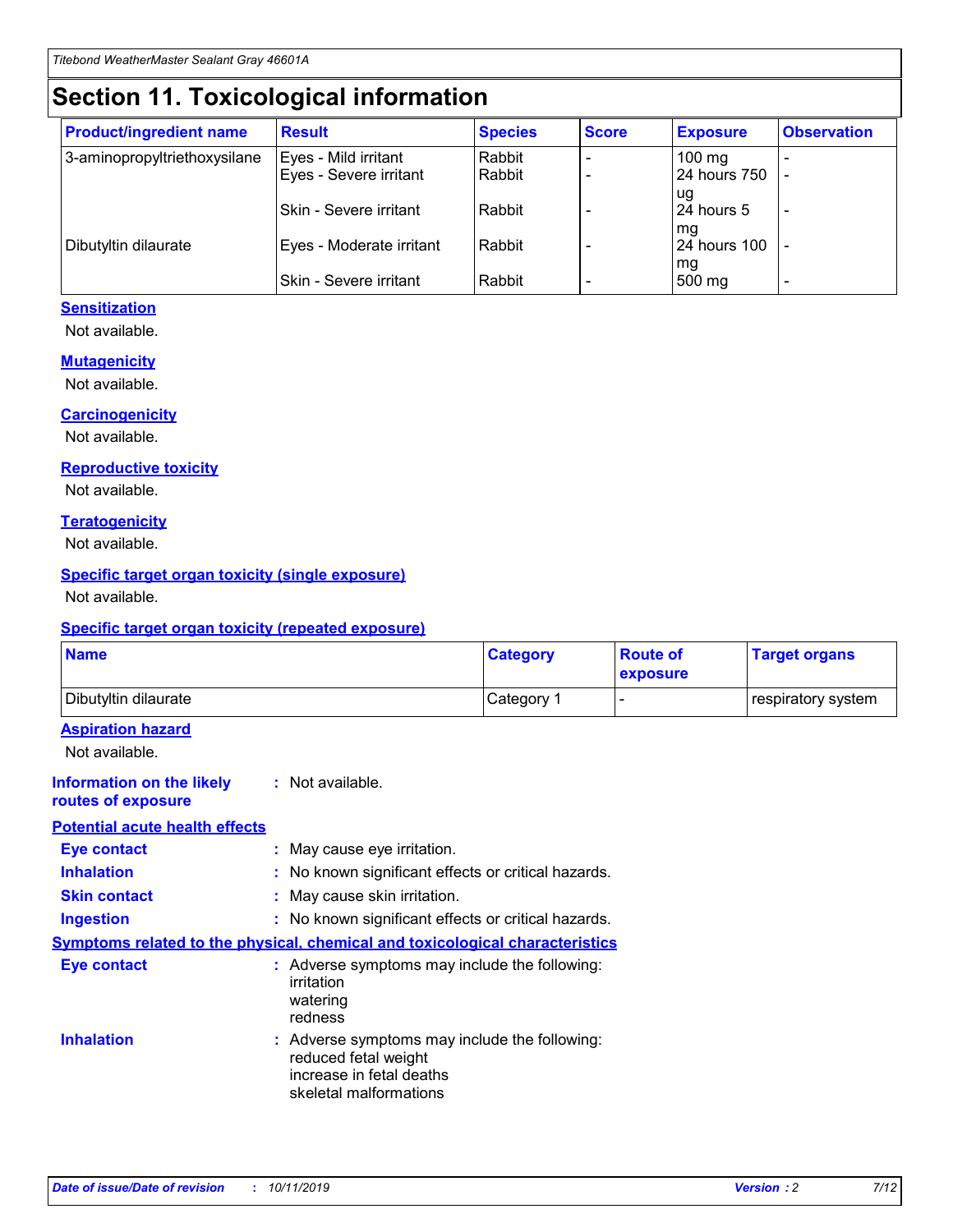## **Section 11. Toxicological information**

| <b>Skin contact</b>                     | : Adverse symptoms may include the following:<br>irritation<br>redness<br>reduced fetal weight<br>increase in fetal deaths<br>skeletal malformations |
|-----------------------------------------|------------------------------------------------------------------------------------------------------------------------------------------------------|
| <b>Ingestion</b>                        | : Adverse symptoms may include the following:<br>reduced fetal weight<br>increase in fetal deaths<br>skeletal malformations                          |
|                                         | Delayed and immediate effects and also chronic effects from short and long term exposure                                                             |
| <b>Short term exposure</b>              |                                                                                                                                                      |
| <b>Potential immediate</b><br>effects   | : Not available.                                                                                                                                     |
| <b>Potential delayed effects</b>        | : Not available.                                                                                                                                     |
| <b>Long term exposure</b>               |                                                                                                                                                      |
| <b>Potential immediate</b><br>effects   | : Not available.                                                                                                                                     |
| <b>Potential delayed effects</b>        | : Not available.                                                                                                                                     |
| <b>Potential chronic health effects</b> |                                                                                                                                                      |
| Not available.                          |                                                                                                                                                      |
| <b>General</b>                          | : Once sensitized, a severe allergic reaction may occur when subsequently exposed to<br>very low levels.                                             |
| <b>Carcinogenicity</b>                  | : No known significant effects or critical hazards.                                                                                                  |
| <b>Mutagenicity</b>                     | No known significant effects or critical hazards.                                                                                                    |
| <b>Teratogenicity</b>                   | May damage the unborn child.                                                                                                                         |
| <b>Developmental effects</b>            | No known significant effects or critical hazards.                                                                                                    |
| <b>Fertility effects</b>                | : May damage fertility.                                                                                                                              |
| <b>Numerical measures of toxicity</b>   |                                                                                                                                                      |
| <b>Acute toxicity estimates</b>         |                                                                                                                                                      |
|                                         |                                                                                                                                                      |

Not available.

## **Section 12. Ecological information**

#### **Toxicity**

| <b>Product/ingredient name</b> | <b>Result</b>                     | <b>Species</b>                       | <b>Exposure</b> |
|--------------------------------|-----------------------------------|--------------------------------------|-----------------|
| Dibutyltin dilaurate           | Chronic EC10 > 2 mg/l Fresh water | Algae - Scenedesmus<br>I subspicatus | l 96 hours i    |

#### **Persistence and degradability**

| <b>Product/ingredient name</b> | <b>Test</b>                                                                    | <b>Result</b>  |                   | <b>Dose</b> | <b>Inoculum</b>         |
|--------------------------------|--------------------------------------------------------------------------------|----------------|-------------------|-------------|-------------------------|
| Dibutyltin dilaurate           | OECD 301F<br>Ready<br>Biodegradability -<br>Manometric<br>Respirometry<br>Test | 23 % - 28 days |                   |             |                         |
| <b>Product/ingredient name</b> | <b>Aquatic half-life</b>                                                       |                | <b>Photolysis</b> |             | <b>Biodegradability</b> |
| Dibutyltin dilaurate           |                                                                                |                |                   |             | Inherent                |

#### **Bioaccumulative potential**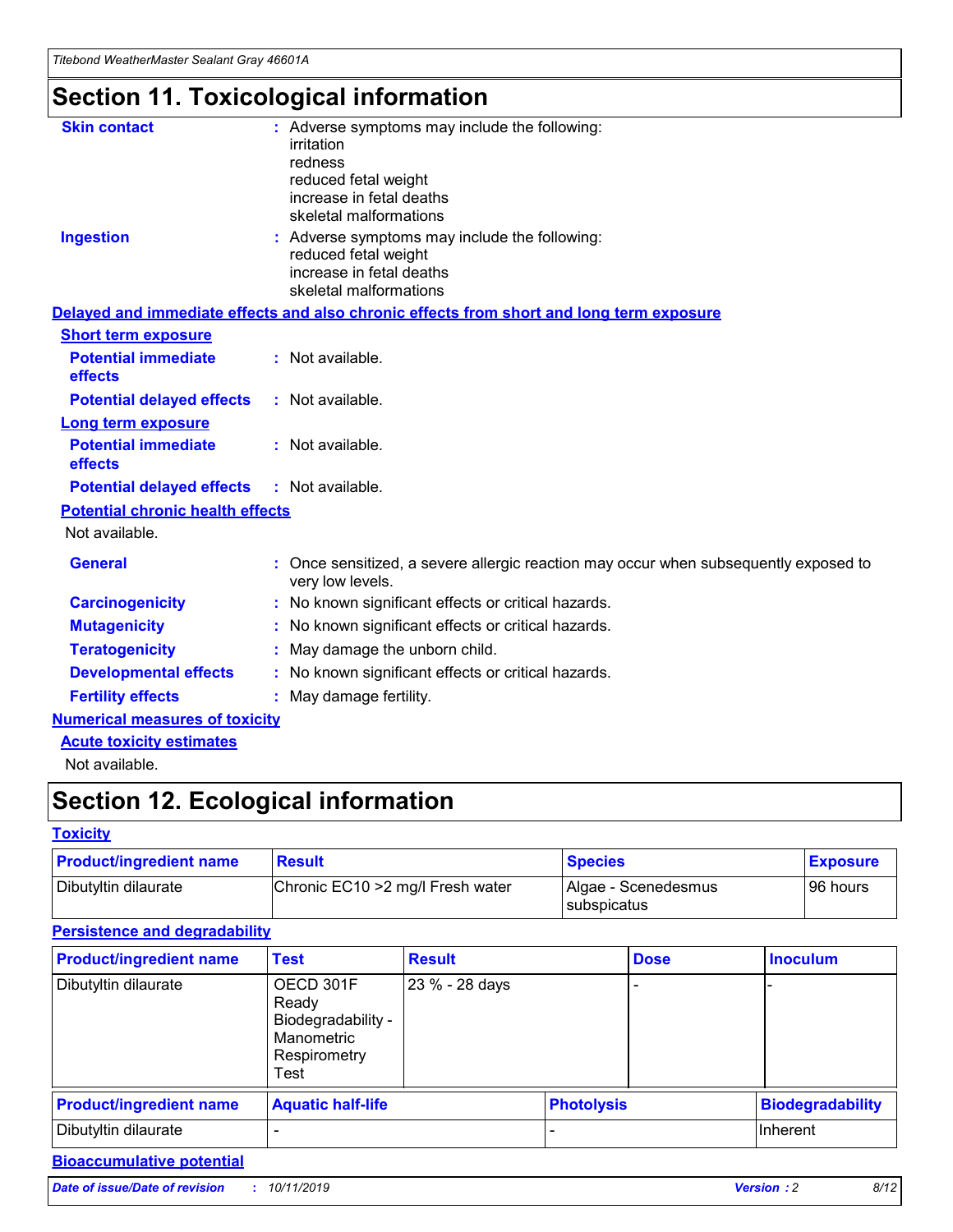## **Section 12. Ecological information**

| <b>Product/ingredient name</b> | $LoaPow$ | <b>BCF</b> | <b>Potential</b> |
|--------------------------------|----------|------------|------------------|
| 3-aminopropyltriethoxysilane   | 1.7      | 3.4        | low              |
| Dibutyltin dilaurate           | 4.44     | 2.91       | low              |

#### **Mobility in soil**

| <i></i>                                                       |                                                     |
|---------------------------------------------------------------|-----------------------------------------------------|
| <b>Soil/water partition</b><br>coefficient (K <sub>oc</sub> ) | : Not available.                                    |
| <b>Other adverse effects</b>                                  | : No known significant effects or critical hazards. |

### **Section 13. Disposal considerations**

**Disposal methods :**

The generation of waste should be avoided or minimized wherever possible. Disposal of this product, solutions and any by-products should at all times comply with the requirements of environmental protection and waste disposal legislation and any regional local authority requirements. Dispose of surplus and non-recyclable products via a licensed waste disposal contractor. Waste should not be disposed of untreated to the sewer unless fully compliant with the requirements of all authorities with jurisdiction. Waste packaging should be recycled. Incineration or landfill should only be considered when recycling is not feasible. This material and its container must be disposed of in a safe way. Care should be taken when handling emptied containers that have not been cleaned or rinsed out. Empty containers or liners may retain some product residues. Avoid dispersal of spilled material and runoff and contact with soil, waterways, drains and sewers.

## **Section 14. Transport information**

|                                      | <b>DOT</b><br><b>Classification</b> | <b>TDG</b><br><b>Classification</b> | <b>Mexico</b><br><b>Classification</b> | <b>ADR/RID</b>               | <b>IMDG</b>    | <b>IATA</b>    |
|--------------------------------------|-------------------------------------|-------------------------------------|----------------------------------------|------------------------------|----------------|----------------|
| <b>UN number</b>                     | Not regulated.                      | Not regulated.                      | Not regulated.                         | Not regulated.               | Not regulated. | Not regulated. |
| <b>UN proper</b><br>shipping name    |                                     |                                     |                                        |                              |                |                |
| <b>Transport</b><br>hazard class(es) | $\blacksquare$                      | $\overline{\phantom{0}}$            | $\overline{\phantom{a}}$               | $\qquad \qquad \blacksquare$ | $\blacksquare$ | $\blacksquare$ |
| <b>Packing group</b>                 | $\overline{\phantom{a}}$            | -                                   |                                        | -                            |                | -              |
| <b>Environmental</b><br>hazards      | No.                                 | No.                                 | No.                                    | No.                          | No.            | No.            |

## **Section 15. Regulatory information**

#### **U.S. Federal regulations**

#### **SARA 302/304**

#### **Composition/information on ingredients**

No products were found.

**SARA 304 RQ :** Not applicable.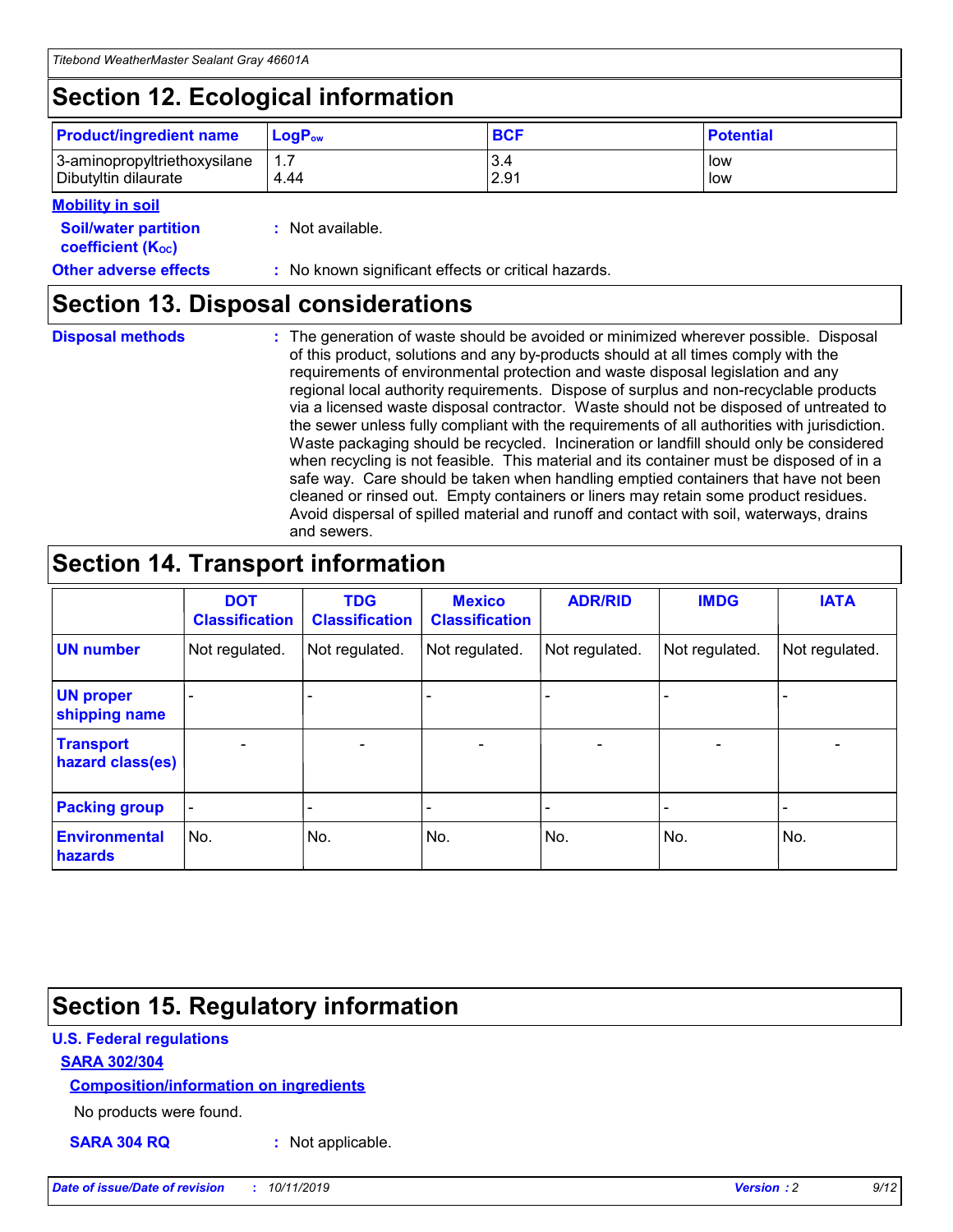## **Section 15. Regulatory information**

#### **SARA 311/312**

**Classification :** EYE IRRITATION - Category 2B SKIN SENSITIZATION - Category 1 TOXIC TO REPRODUCTION (Fertility) - Category 1B TOXIC TO REPRODUCTION (Unborn child) - Category 1B

#### **Composition/information on ingredients**

| <b>Name</b>                  | $\frac{9}{6}$ | <b>Classification</b>                                                                                                                                                                                                                                                                                                                  |  |
|------------------------------|---------------|----------------------------------------------------------------------------------------------------------------------------------------------------------------------------------------------------------------------------------------------------------------------------------------------------------------------------------------|--|
| 3-aminopropyltriethoxysilane | $\leq$ 3      | <b>FLAMMABLE LIQUIDS - Category 4</b><br><b>ACUTE TOXICITY (oral) - Category 4</b><br>SKIN IRRITATION - Category 2                                                                                                                                                                                                                     |  |
| Dibutyltin dilaurate         | ≤0.3          | EYE IRRITATION - Category 2A<br><b>ACUTE TOXICITY (oral) - Category 3</b><br>SKIN CORROSION - Category 1C<br>SERIOUS EYE DAMAGE - Category 1<br>SKIN SENSITIZATION - Category 1<br><b>GERM CELL MUTAGENICITY - Category 2</b><br>TOXIC TO REPRODUCTION (Fertility) - Category 1B<br>TOXIC TO REPRODUCTION (Unborn child) - Category 1B |  |
|                              |               | SPECIFIC TARGET ORGAN TOXICITY (REPEATED<br>EXPOSURE) (respiratory system) - Category 1                                                                                                                                                                                                                                                |  |

#### **State regulations**

| <b>Massachusetts</b> | : None of the components are listed. |
|----------------------|--------------------------------------|
| <b>New York</b>      | : None of the components are listed. |
| <b>New Jersey</b>    | : None of the components are listed. |
| Pennsylvania         | : None of the components are listed. |

#### **California Prop. 65**

**A** WARNING: This product can expose you to methanol, which is known to the State of California to cause birth defects or other reproductive harm. For more information go to www.P65Warnings.ca.gov.

| <b>Ingredient name</b> | No significant risk Maximum<br>level | acceptable dosage<br>level |
|------------------------|--------------------------------------|----------------------------|
| methanol               |                                      | Yes.                       |

#### **International regulations**

**Chemical Weapon Convention List Schedules I, II & III Chemicals** Not listed.

#### **Montreal Protocol**

Not listed.

#### **Stockholm Convention on Persistent Organic Pollutants**

Not listed.

#### **UNECE Aarhus Protocol on POPs and Heavy Metals**

Not listed.

#### **Inventory list**

### **China :** All components are listed or exempted.

**United States TSCA 8(b) inventory :** All components are active or exempted.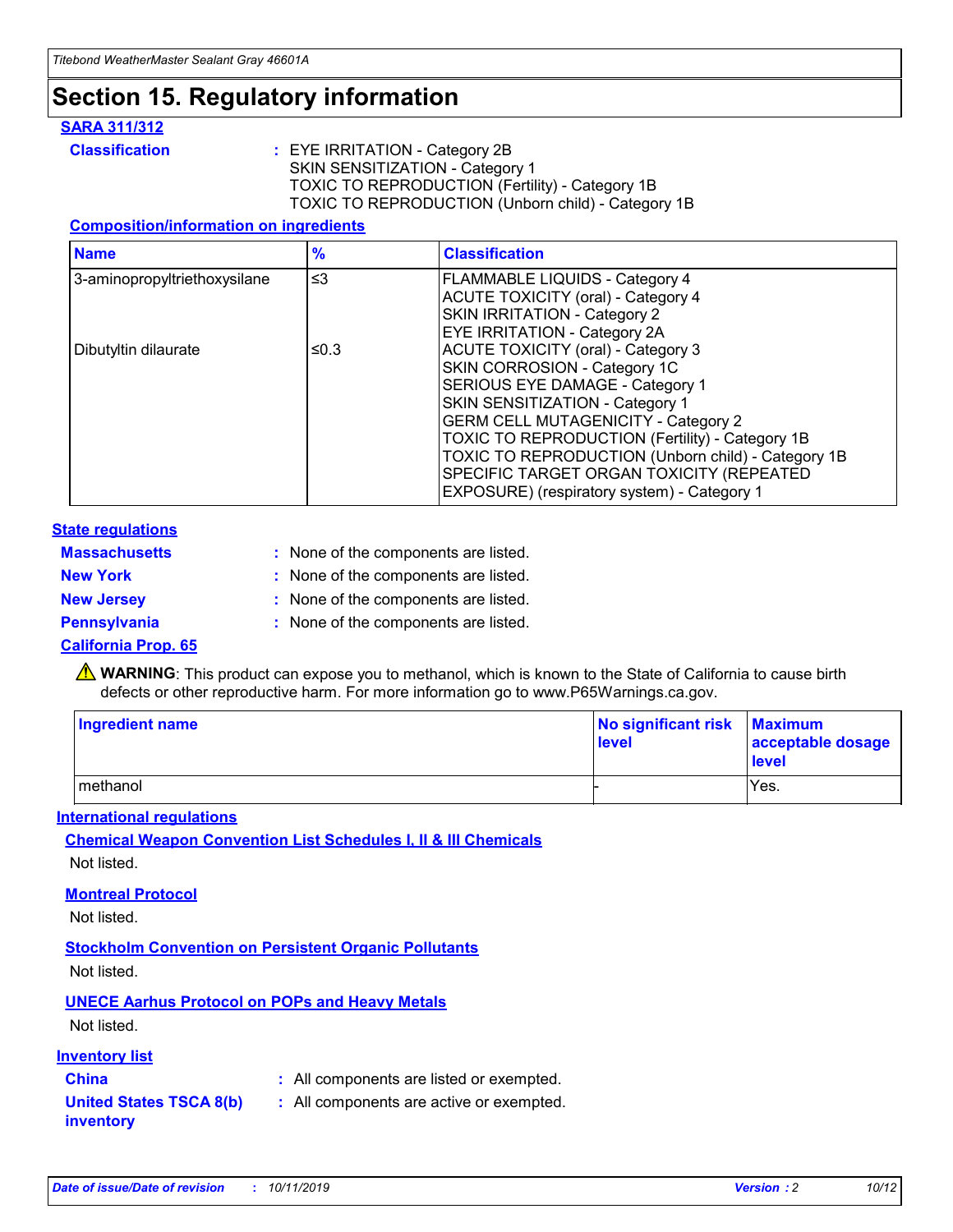## **Section 16. Other information**

**Hazardous Material Information System (U.S.A.)**



**Caution: HMIS® ratings are based on a 0-4 rating scale, with 0 representing minimal hazards or risks, and 4 representing significant hazards or risks. Although HMIS® ratings and the associated label are not required on SDSs or products leaving a facility under 29 CFR 1910.1200, the preparer may choose to provide them. HMIS® ratings are to be used with a fully implemented HMIS® program. HMIS® is a registered trademark and service mark of the American Coatings Association, Inc.**

**The customer is responsible for determining the PPE code for this material. For more information on HMIS® Personal Protective Equipment (PPE) codes, consult the HMIS® Implementation Manual.**

#### **National Fire Protection Association (U.S.A.)**



**Reprinted with permission from NFPA 704-2001, Identification of the Hazards of Materials for Emergency Response Copyright ©1997, National Fire Protection Association, Quincy, MA 02269. This reprinted material is not the complete and official position of the National Fire Protection Association, on the referenced subject which is represented only by the standard in its entirety.**

**Copyright ©2001, National Fire Protection Association, Quincy, MA 02269. This warning system is intended to be interpreted and applied only by properly trained individuals to identify fire, health and reactivity hazards of chemicals. The user is referred to certain limited number of chemicals with recommended classifications in NFPA 49 and NFPA 325, which would be used as a guideline only. Whether the chemicals are classified by NFPA or not, anyone using the 704 systems to classify chemicals does so at their own risk.**

#### **Procedure used to derive the classification**

| <b>Classification</b>                                                                                                                                                                  |                                                                                                                                                                                                                                                                   | <b>Justification</b>                                                                                                                                                                                                                                                                                       |  |
|----------------------------------------------------------------------------------------------------------------------------------------------------------------------------------------|-------------------------------------------------------------------------------------------------------------------------------------------------------------------------------------------------------------------------------------------------------------------|------------------------------------------------------------------------------------------------------------------------------------------------------------------------------------------------------------------------------------------------------------------------------------------------------------|--|
| <b>EYE IRRITATION - Category 2B</b><br>SKIN SENSITIZATION - Category 1<br><b>TOXIC TO REPRODUCTION (Fertility) - Category 1B</b><br>TOXIC TO REPRODUCTION (Unborn child) - Category 1B |                                                                                                                                                                                                                                                                   | Expert judgment<br>Expert judgment<br>Expert judgment<br>Expert judgment                                                                                                                                                                                                                                   |  |
| <b>History</b>                                                                                                                                                                         |                                                                                                                                                                                                                                                                   |                                                                                                                                                                                                                                                                                                            |  |
| <b>Date of printing</b>                                                                                                                                                                | : 4/22/2022                                                                                                                                                                                                                                                       |                                                                                                                                                                                                                                                                                                            |  |
| Date of issue/Date of<br>revision                                                                                                                                                      | : 10/11/2019                                                                                                                                                                                                                                                      |                                                                                                                                                                                                                                                                                                            |  |
| Date of previous issue                                                                                                                                                                 | : 10/16/2020                                                                                                                                                                                                                                                      |                                                                                                                                                                                                                                                                                                            |  |
| <b>Version</b>                                                                                                                                                                         | $\therefore$ 2                                                                                                                                                                                                                                                    |                                                                                                                                                                                                                                                                                                            |  |
| <b>Key to abbreviations</b>                                                                                                                                                            | $\therefore$ ATE = Acute Toxicity Estimate<br><b>BCF</b> = Bioconcentration Factor<br>IATA = International Air Transport Association<br><b>IBC</b> = Intermediate Bulk Container<br><b>IMDG = International Maritime Dangerous Goods</b><br>$UN = United Nations$ | GHS = Globally Harmonized System of Classification and Labelling of Chemicals<br>LogPow = logarithm of the octanol/water partition coefficient<br>MARPOL = International Convention for the Prevention of Pollution From Ships, 1973<br>as modified by the Protocol of 1978. ("Marpol" = marine pollution) |  |